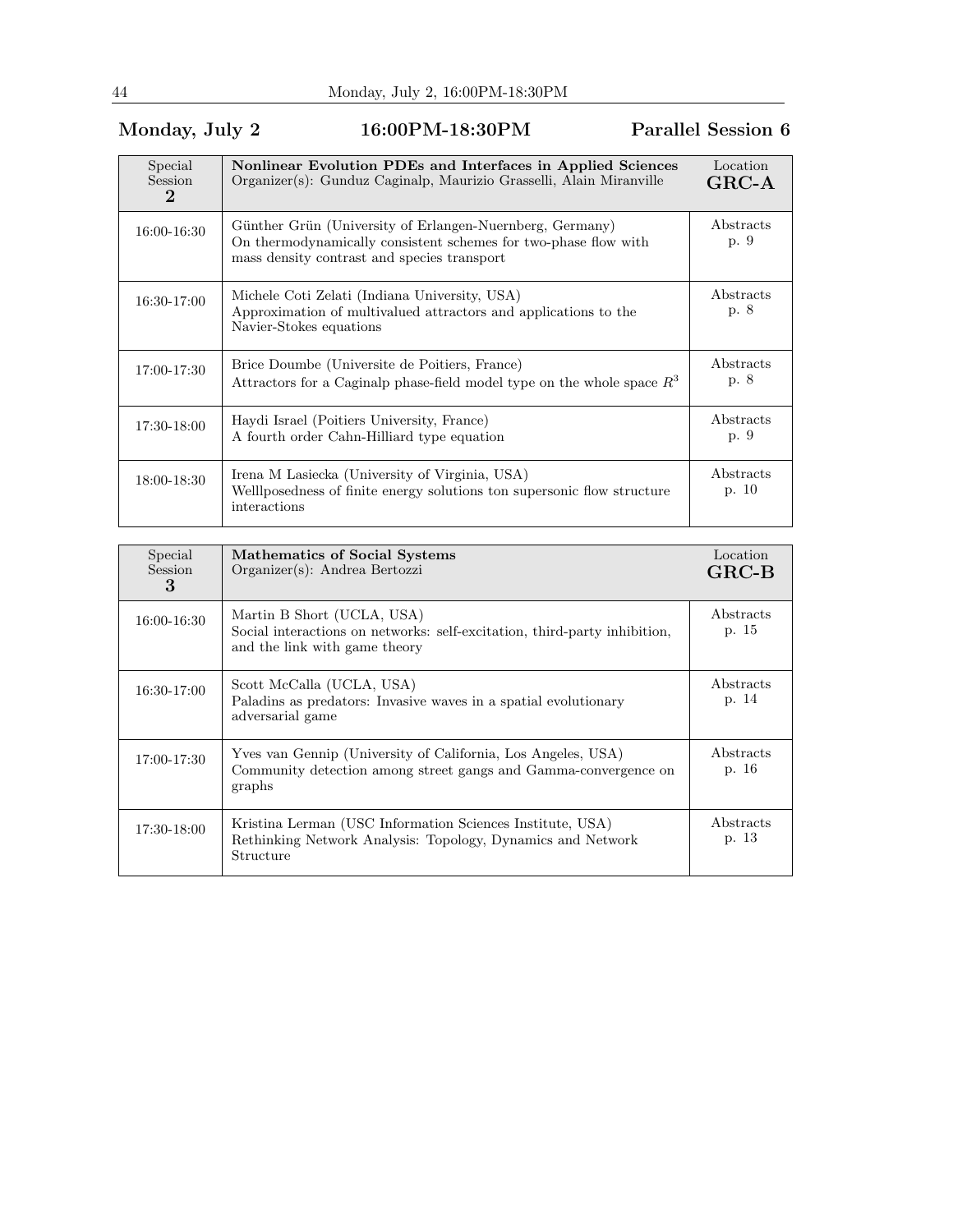| Special<br><b>Session</b><br>14 | Mathematical Models in Biology and Medicine<br>Organizer(s): Yang Kuang, Bingtuan Li, Jiaxu Li, Andrew Nevai                                                       | Location<br>$GRC-C$ |
|---------------------------------|--------------------------------------------------------------------------------------------------------------------------------------------------------------------|---------------------|
| 16:00-16:30                     | Lih-Ing W Roeger (Texas Tech University, USA)<br>Dynamically Consistent Discrete-time SI, SIS, and SIR Epidemic<br>Models                                          | Abstracts<br>p. 64  |
| 16:30-17:00                     | Abdessamad Tridane (ASU, USA)<br>Epidemic model as controlled switched system                                                                                      | Abstracts<br>p. 64  |
| 17:00-17:30                     | Ana Vivas-Barber (Adams State College, USA)<br>Integro-Differential Age-Structured System for the SAIQR Influenza<br>Model                                         | Abstracts<br>p. 65  |
| 17:30-18:00                     | Sarah Hews (Hampshire College, USA)<br>Mathematical models of immunological tolerance and immune<br>activation following prenatal infection with hepatitis B virus | Abstracts<br>p. 61  |

| Special<br><b>Session</b><br>15 | Nonlinear Evolution Equations, Inclusions and Related Topics<br>Organizer(s): Mitsuharu Otani, Tohru Ozawa, N. U. Ahmed, S.<br>Migorski, I. I. Vrabie  | Location<br>$GRC-G$ |
|---------------------------------|--------------------------------------------------------------------------------------------------------------------------------------------------------|---------------------|
| 16:00-16:30                     | Kazuo Kobayasi (Waseda University, Japan)<br>Well-posedness for anisotropic degenerate parabolic equations with<br>non-homogeneous boundary conditions | Abstracts<br>p. 68  |
| 16:30-17:00                     | Masahiro Kubo (Nagoya Institute of Technology, Japan)<br>A new class of nonlinear evolution equations                                                  | Abstracts<br>p. 68  |
| 17:00-17:30                     | Goro Akagi (Kobe University, Japan)<br>Doubly nonlinear parabolic equations with variable exponents                                                    | Abstracts<br>p. 66  |
| 17:30-18:00                     | Shun Uchida (Waseda University, Japan)<br>Periodic solutions of some double-diffusive convection systems based on<br>Brinkman-Forchheimer equation     | Abstracts<br>p. 71  |

| Special<br>Session<br>20 | <b>Stochastic-Statistical Modeling of Climate</b><br>Organizer(s): Dimitris Giannakis, John Harlim, Andrew Majda                                          | Location<br>$REH-4$ |
|--------------------------|-----------------------------------------------------------------------------------------------------------------------------------------------------------|---------------------|
| 16:00-16:30              | Dimitrios Giannakis (New York University, USA)<br>Quantifying Long-Range Predictability and Model Error through Data<br>Clustering and Information Theory | Abstracts<br>p. 89  |
| 16:30-17:00              | Grant Branstator (NCAR, USA)<br>Using Stochastic Models to Diagnose the Origins of Leading<br>Atmospheric Zonal Modes                                     | Abstracts<br>p. 88  |
| 17:00-17:30              | Samuel Stechmann (University of Wisconsin-Madison, USA)<br>A stochastic model for tropical rainfall and extreme events                                    | Abstracts<br>p. 91  |
| 17:30-18:00              | Omar M Knio (Duke University, USA)<br>Sparse Adaptive Polynomial Chaos Representations for Ocean General<br>Circulation Models                            | Abstracts<br>p. 90  |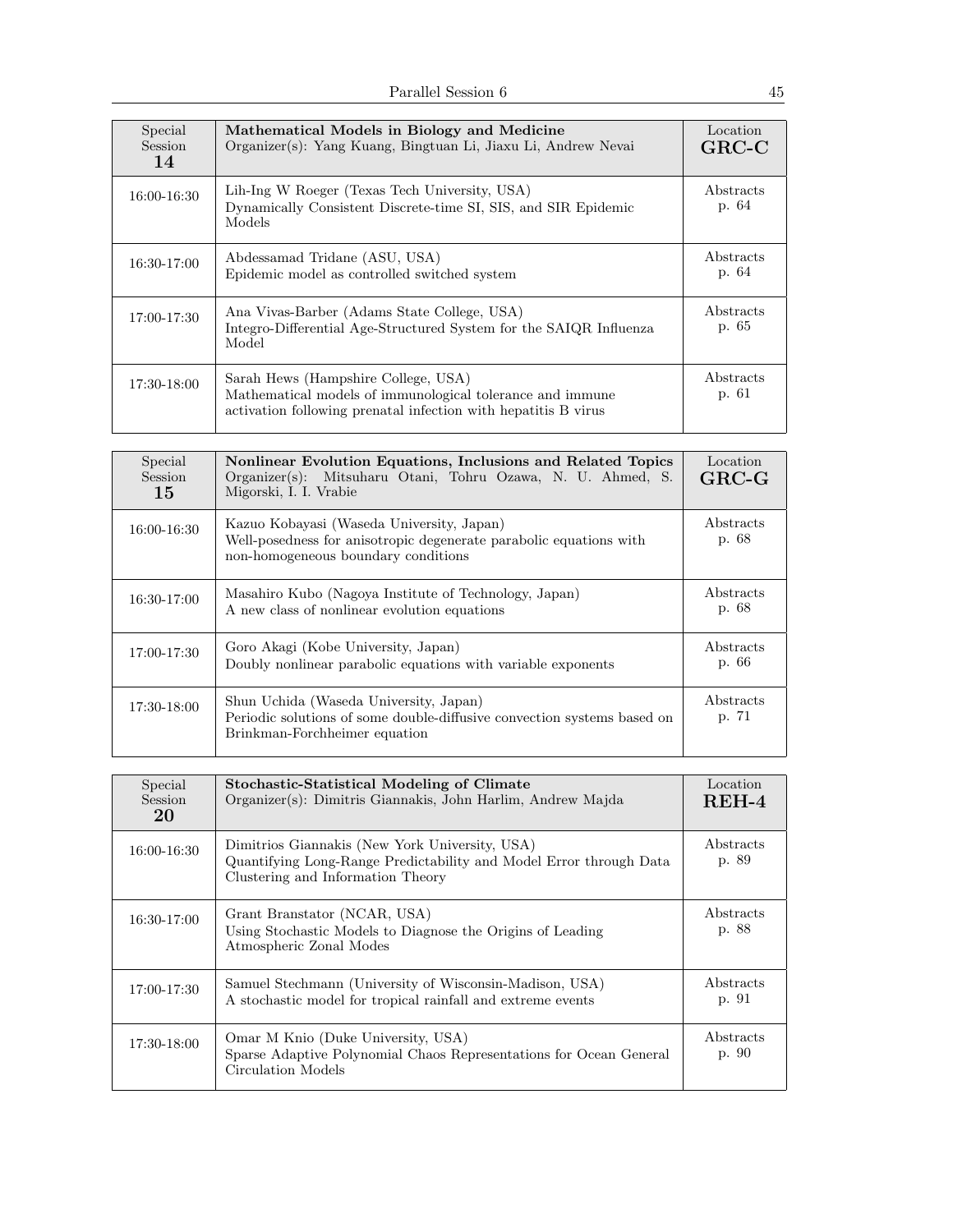| Special<br><b>Session</b><br>21 | Dynamical Systems and Spectral Theory<br>Organizer(s): David Damanik                                                                                            | Location<br>$REH-2$ |
|---------------------------------|-----------------------------------------------------------------------------------------------------------------------------------------------------------------|---------------------|
| 16:00-16:30                     | Thomas Chen (University of Texas at Austin, USA)<br>Derivation of NLS from an interacting Bose gas in $d=3$ via<br>Klainerman-Machedon type spaces              | Abstracts<br>p. 92  |
| 16:30-17:00                     | Christian H Sadel (University of California, Irvine, USA)<br>Absolutely continuous spectrum and ballistic behavior for the Anderson<br>model on the Bethe strip | Abstracts<br>p. 94  |
| 17:00-17:30                     | Milivoje Lukic (Rice University, USA)<br>Jacobi matrices with decaying oscillatory coefficients                                                                 | Abstracts<br>p. 93  |
| 17:30-18:00                     | Rafael del Rio (IIMAS-UNAM, Mexico)<br>Inverse Problems for Jacobi Operators                                                                                    | Abstracts<br>p. 92  |
| 18:00-18:30                     | Mira Shamis (IAS & Princeton Univ., USA)<br>Anderson localization for non-monotone Schroedinger operators                                                       | Abstracts<br>p. 94  |

| Special<br>Session<br>22 | Topological and Variational Methods for Boundary Value<br>Problems<br>Organizer(s): John R. Graef, Lingju Kong, Bo Yang                                               | Location<br>REH-1  |
|--------------------------|-----------------------------------------------------------------------------------------------------------------------------------------------------------------------|--------------------|
| 16:00-16:30              | Feliz Minhos (University of Evora, Portugal)<br>Existence and multiplicity of solutions in fourth order BVPs with<br>unbounded nonlinearities                         | Abstracts<br>p. 97 |
| 16:30-17:00              | Wenying Feng (Trent University, Canada)<br>A class of decomposable nonlinear operators and its applications in<br><b>BVP</b>                                          | Abstracts<br>p. 95 |
| 17:00-17:30              | Abdulkadir Dogan (Abdullah Gul University, Turkey)<br>Existence of multiple positive solutions for $p$ -Laplacian multipoint<br>boundary value problem on time scales | Abstracts<br>p. 95 |
| 17:30-18:00              | Joao Fialho (CIMA - UE, Portugal)<br>Generalized upper and lower solutions on fourth order Lidstone<br>problems                                                       | Abstracts<br>p. 95 |
| 18:00-18:30              | Daniel M Maroncelli (North Carolina State University, USA)<br>Two-point boundary value problems with Impulses.                                                        | Abstracts<br>p. 97 |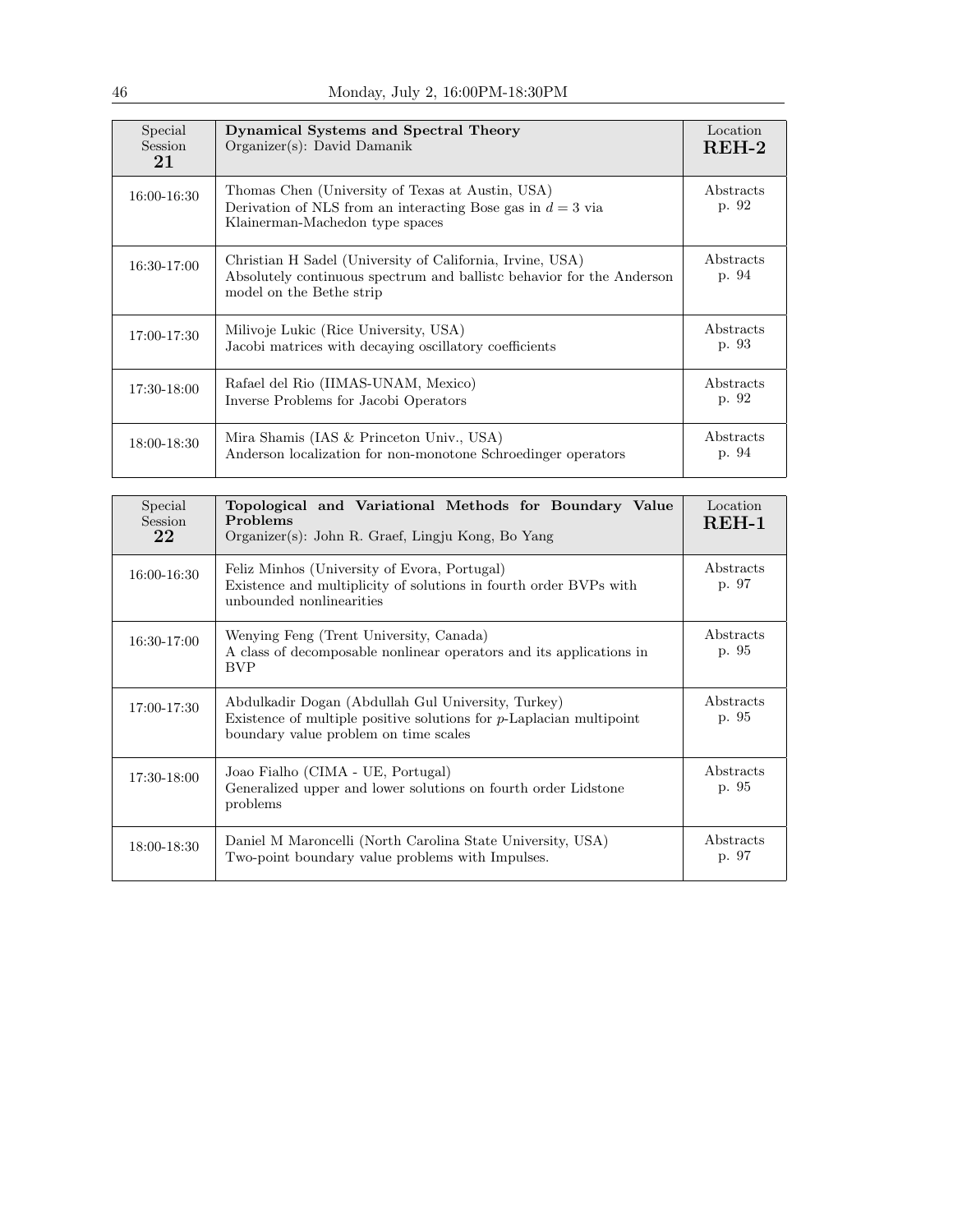| Special<br>Session<br>23 | Topological and Combinatorial Dynamics<br>Organizer(s): Lluis Alseda, Francisco Balibrea Gallego, Piotr Oprocha            | Location<br>$GRC-H$ |
|--------------------------|----------------------------------------------------------------------------------------------------------------------------|---------------------|
| 16:00-16:30              | Primitivo Acosta-Humanez (Universidad del Norte, Colombia)<br>Simple Permutations with order $4n + 2$                      | Abstracts<br>p. 100 |
| 16:30-17:00              | Christopher Bernhardt (Fairfield University, USA)<br>Periods of periodic orbits for vertex maps on graphs                  | Abstracts<br>p. 101 |
| 17:00-17:30              | Deborah M King (University of Melbourne, Australia)<br>A Lower Bound for the Maximum Topological Entropy of $4k+2$ -cycles | Abstracts<br>p. 103 |
| 17:30-18:00              | Lluis Alseda (Universitat Autonoma de Barcelona, Spain)<br>Topological and algebraic reducibility for patterns on trees    | Abstracts<br>p. 100 |
| 18:00-18:30              | Louis Block (University of Florida, USA)<br>Patterns, Topological Transitivity, and Entropy                                | Abstracts<br>p. 101 |

| Special<br>Session<br>24 | Geometric Mechanics<br>Organizer(s): Tom Mestdag, Manuel de Leon, Frans Cantrijn, Aziz Ham-<br>douni, Dina Razafindralandy, Jean-Claude Zambrini             | Location<br>$REH-5$ |
|--------------------------|--------------------------------------------------------------------------------------------------------------------------------------------------------------|---------------------|
| 16:00-16:30              | Francois J Gay Balmaz (Ecole Normale Superieure de Paris, France)<br>Invariant higher-order variational problems and computational<br>anatomy                | Abstracts<br>p. 107 |
| 16:30-17:00              | Modesto Salgado (Universidad de Santiago de Compostela, Spain)<br>Newtonoids vector fields and conservation laws on the Lagrangian<br>k-symplectic formalism | Abstracts<br>p. 109 |
| 17:00-17:30              | Joris Vankerschaver (University of California, San Diego, USA)<br>The geometry of multi-Dirac structures                                                     | Abstracts<br>p. 110 |
| 17:30-18:00              | Elisa Lavinia Guzman Alonso (University of La Laguna, Spain)<br>Lagrangian submanifolds and Classical field theories of first order on<br>Lie algebroids     | Abstracts<br>p. 107 |

| Special<br><b>Session</b><br>25 | Dynamics in Complex Biological Systems<br>Organizer(s): Bijoy K. Ghosh, Akif Ibraguimov, Qishao Lu, Jianzhong<br>Su                                                                           | Location<br>$REH-6$ |
|---------------------------------|-----------------------------------------------------------------------------------------------------------------------------------------------------------------------------------------------|---------------------|
| 16:00-16:30                     | Daniel M Abrams (Northwestern University, USA)<br>A mathematical model for the origin of left-handedness                                                                                      | Abstracts<br>p. 111 |
| 16:30-17:00                     | Masatoshi Shiino (Showa Pharmaceutical University, Japan)<br>1. Control of attractors in nonlinear dynamical systems using external<br>noise/2. Effects of noise on synchronization phenomena | Abstracts<br>p. 114 |
| 17:00-17:30                     | Lixia Duan (North China Univ. of Tech., Peoples Rep of China)<br>Bursting Oscillation in the Pre-BÖtzinger Complex                                                                            | Abstracts<br>p. 112 |
| 17:30-18:00                     | Anuraj A Singh (Graphic Era University, Dehradun, India)<br>Complexity in a Leslie-Gower delayed Prey-predator Model                                                                          | Abstracts<br>p. 114 |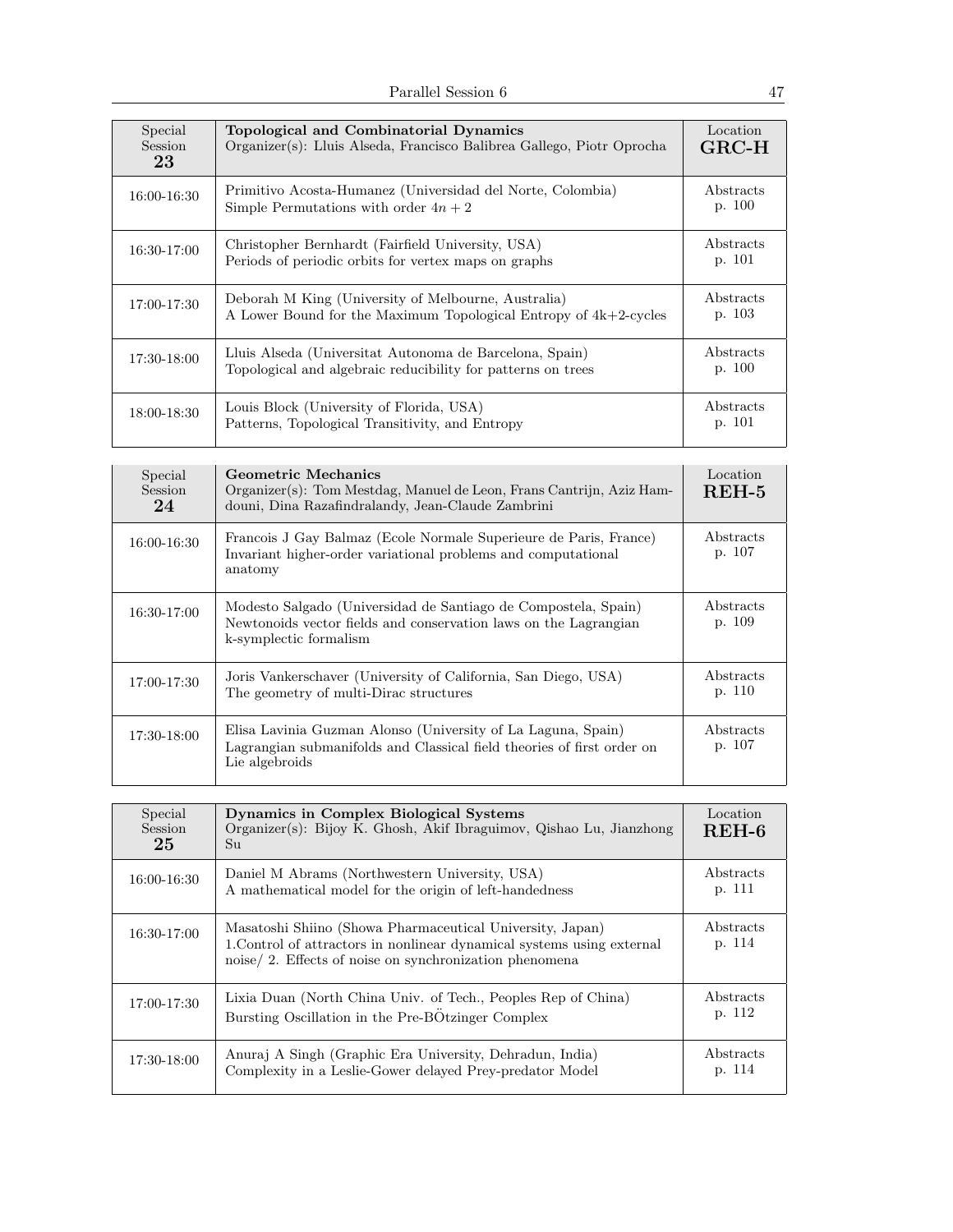| Special<br><b>Session</b><br>27 | <b>Transport Barriers in Dynamical Systems</b><br>Organizer(s): George Haller, Wenbo Tang                                                        | Location<br>$REH-8$ |
|---------------------------------|--------------------------------------------------------------------------------------------------------------------------------------------------|---------------------|
| 16:00-16:30                     | James D Meiss (University of Colorado, USA)<br>Transport in Transitory Dynamical Systems                                                         | Abstracts<br>p. 122 |
| $16:30-17:00$                   | Themistoklis Sapsis (New York University, USA)<br>Inertial manifold dimensionality and finite-time instabilities in<br>transient turbulent flows | Abstracts<br>p. 123 |
| 17:00-17:30                     | Sherry E Scott (Marquette University, USA)<br>Investigating fluid flows via Individual Trajectory Complexity Methods                             | Abstracts<br>p. 123 |
| 17:30-18:00                     | A D Kirwan (SMSP, University of Delaware, USA)<br>OUT OF FLATLAND: 3D Aspects of Lagrangian Coherent Structures<br>in Oceanography               | Abstracts<br>p. 122 |

| Special<br>Session<br>30 | Recent Developments on Turbulence<br>Organizer(s): Eleftherios Gkioulekas, Michael Jolly                                                        | Location<br>POI-C   |
|--------------------------|-------------------------------------------------------------------------------------------------------------------------------------------------|---------------------|
| 16:00-16:30              | Natalia Vladimirova (University of New Mexico, USA)<br>Phase transitions in optical turbulence                                                  | Abstracts<br>p. 135 |
| 16:30-17:00              | Mohammad Farazmand (McGill University, Canada)<br>Geodesic detection of coherent vortices in two-dimensional turbulence                         | Abstracts<br>p. 134 |
| 17:00-17:30              | Evelyn M Lunasin (University of Michigan, USA)<br>Optimal stirring strategies with fixed energy, fixed power or fixed<br>palentrophy constraint | Abstracts<br>p. 134 |
| $17:30-18:00$            | Adam Larios (Texas A&M University, USA)<br>Recent Numerical Results for the 3D MHD-Voigt Model and Related<br>Models                            | Abstracts<br>p. 134 |
| 18:00-18:30              | Michael S Jolly (Indiana University, USA)<br>Bounds on energy, enstrophy for the 2D NSE with single mode forcing                                | Abstracts<br>p. 134 |

| Special<br>Session<br>33 | Nonlinear Elliptic and Parabolic Problems in Mathematical<br><b>Sciences</b><br>Organizer(s): Yoshihisa Morita, Junping Shi                                    | Location<br>$REH-9$ |
|--------------------------|----------------------------------------------------------------------------------------------------------------------------------------------------------------|---------------------|
| 16:00-16:30              | Jann-Long Chern (Central University, Taiwan)<br>Uniqueness of Solutions in a Gravitational Gauge Field Theory with<br>Coexistence of Vortices and Antivortices | Abstracts<br>p. 147 |
| 16:30-17:00              | Steven D Taliaferro (Texas A&M University, USA)<br>Isolated Singularities of Nonlinear Polyharmonic Inequalities                                               | Abstracts<br>p. 150 |
| 17:00-17:30              | Yasuhito Miyamoto (Tokyo Institute of Technology, Japan)<br>Stable patterns and Morse index one solutions                                                      | Abstracts<br>p. 148 |
| 17:30-18:00              | Ping Liu (College of William and Mary, USA)<br>Bifurcation from a Degenerate Simple Eigenvalue                                                                 | Abstracts<br>p. 148 |
| 18:00-18:30              | Necibe Tuncer (University of Tulsa, USA)<br>Diffusion Driven Instabilities on Evolving Surfaces                                                                | Abstracts<br>p. 150 |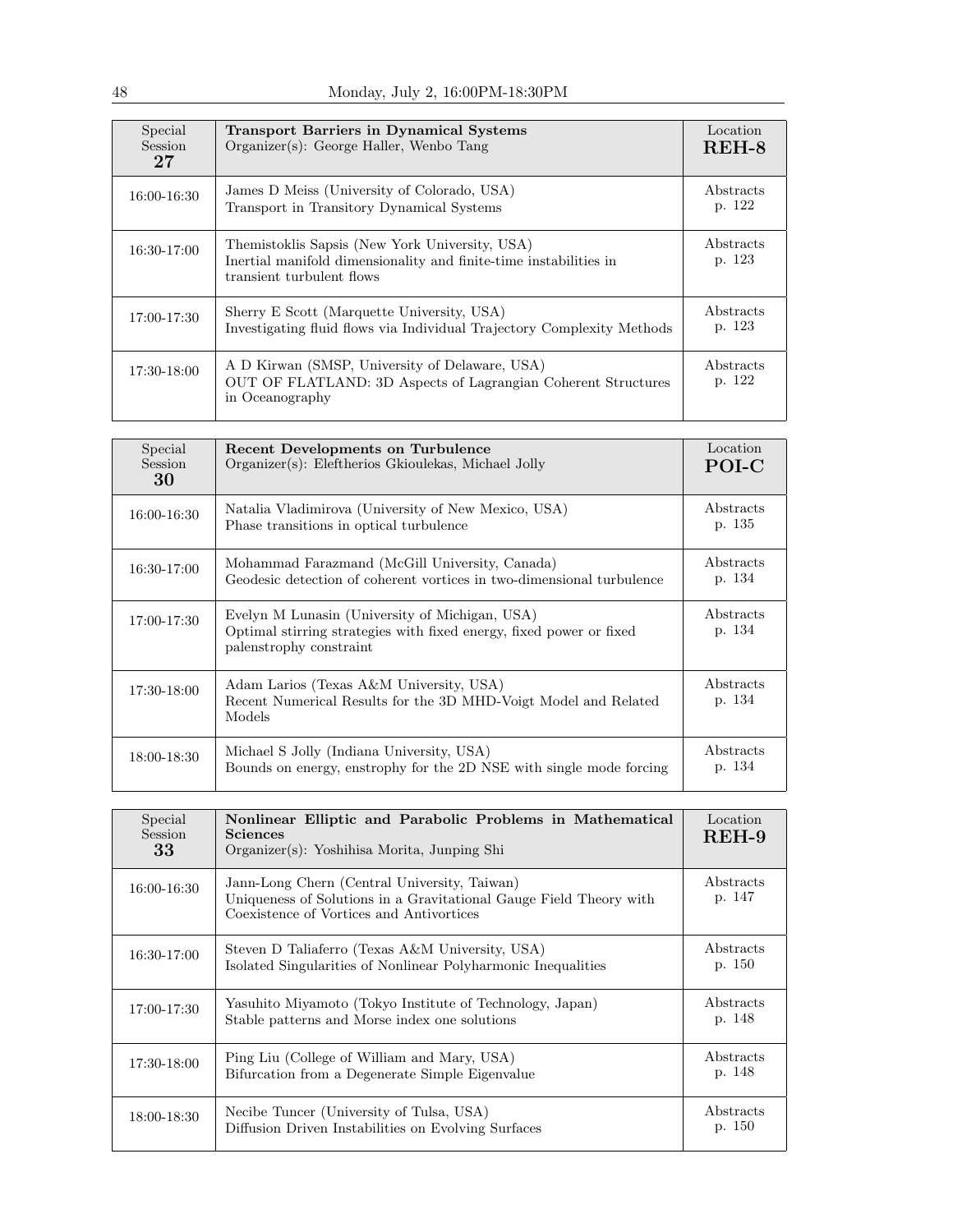| Special<br>Session<br>34 | Multi-phase Flows in Porous Media and Related Systems<br>Organizer(s): David Ambrose, Xiaoming Wang, Steven Wise                     | Location<br>$MAG-A$ |
|--------------------------|--------------------------------------------------------------------------------------------------------------------------------------|---------------------|
| 16:00-16:30              | Alain Miranville (Universite de Poitiers, France)<br>A Cahn-Hilliard model with dynamic boundary conditions                          | Abstracts<br>p. 153 |
| 16:30-17:00              | Maurizio Grasselli (Politecnico di Milano, Italy)<br>Cahn-Hilliard-Navier-Stokes systems with nonlocal interactions                  | Abstracts<br>p. 153 |
| $17:00 - 17:30$          | Franck Boyer (Aix-Marseille Universite, France)<br>Numerical methods for some phase-field models                                     | Abstracts<br>p. 152 |
| 17:30-18:00              | Shibin Dai (Michigan State University, USA)<br>Functionalized Cahn-Hilliard equation: competitive evolution of<br>bilayers and pores | Abstracts<br>p. 152 |

| Special<br>Session<br>35 | Qualitative Theory of Nonlinear ODEs and Applications<br>$Organizer(s)$ : Fabio Zanolin                                               | Location<br>$MAG-C$ |
|--------------------------|---------------------------------------------------------------------------------------------------------------------------------------|---------------------|
| 16:00-16:30              | Roberto Livrea (University of Reggio Calabria, Italy)<br>Existence and multiplicity results for second order differential problems    | Abstracts<br>p. 158 |
| 16:30-17:00              | Giovanni Molica Bisci (University of Reggio Calabria, Italy)<br>Existence results for parameterized Emden-Fowler equations            | Abstracts<br>p. 158 |
| 17:00-17:30              | Donglun Wu (Sichuan University, Peoples Rep of China)<br>Unbounded Solutions for a Class of Singular Hamiltonian Systems              | Abstracts<br>p. 159 |
| 17:30-18:00              | Fabio Zanolin (University of Udine, Italy)<br>The Poincare'-Birkhoff "twist theorem": some remarks and recent<br>applications to ODEs | Abstracts<br>p. 159 |

| Special<br><b>Session</b><br>37 | Mathematical Models and Computations in Cell and Develop-<br>mental Biology<br>Organizer(s): Anna Cai, Ching-Shan Chou, Qing Nie                                                          | Location<br>$REH-7$ |
|---------------------------------|-------------------------------------------------------------------------------------------------------------------------------------------------------------------------------------------|---------------------|
| 16:00-16:30                     | Wing Cheong Lo (The Ohio State University, USA)<br>Robust Budding Site Selection and Cell Polarization in Yeast Cells                                                                     | Abstracts<br>p. 165 |
| 16:30-17:00                     | Richard Schugart (Western Kentucky University, USA)<br>Quantifying Parameters for a Mathematical Model on the Interaction<br>of Matrix Metalloproteinases and Their Inhibitors in a Wound | Abstracts<br>p. 165 |
| 17:00-17:30                     | Muhammad H Zaman (Boston University, USA)<br>Modeling cell-cell and cell-matrix interactions in single and collective<br>motion in 3D                                                     | Abstracts<br>p. 165 |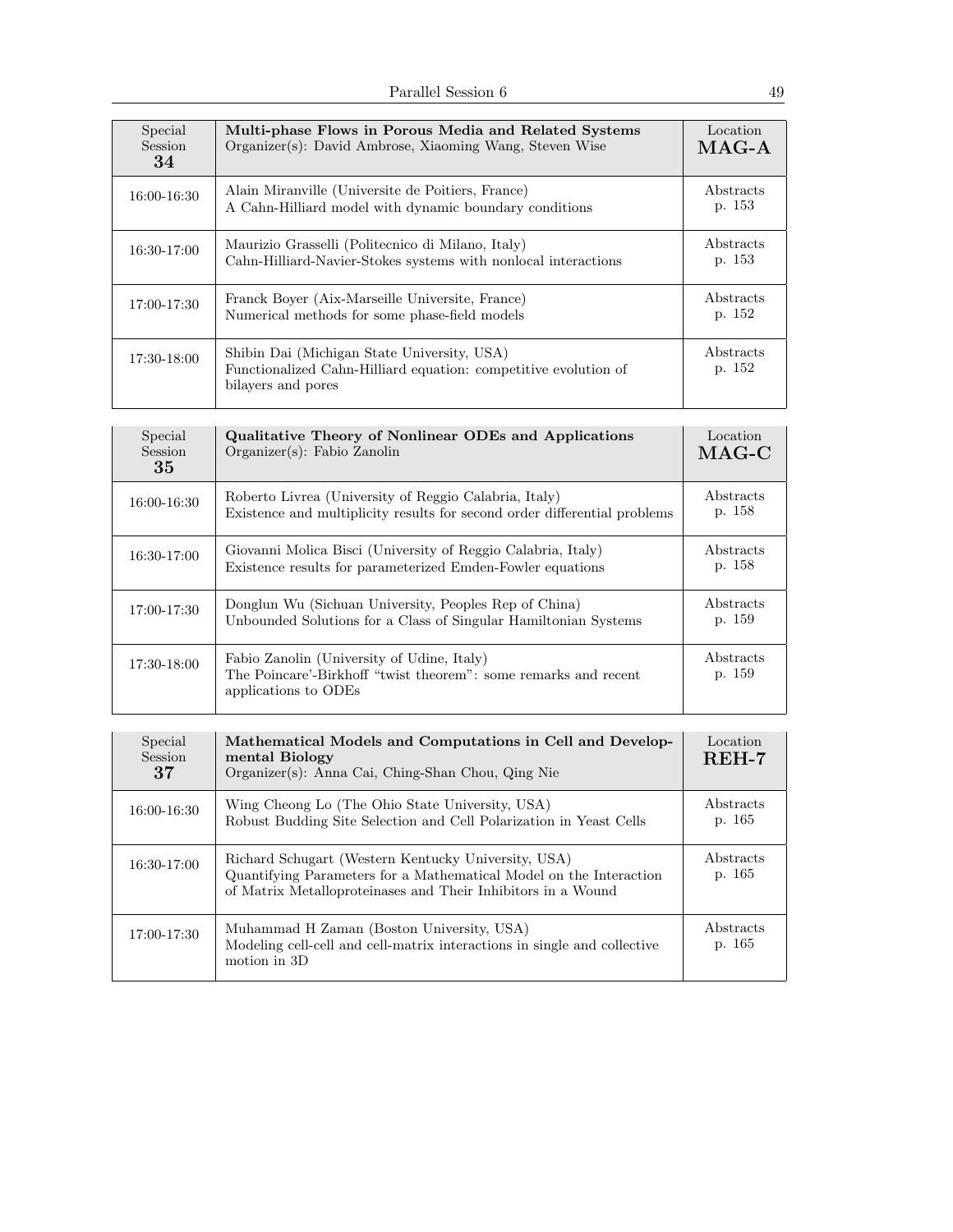| Special<br>Session<br>48 | <b>Nonlinear Evolution Equations</b><br>Organizer(s): Alex Himonas, Gerson Petronilho                                                           | Location<br>POI-B   |
|--------------------------|-------------------------------------------------------------------------------------------------------------------------------------------------|---------------------|
| 16:00-16:30              | Gerson Petronilho (University Federal of Sao Carlos, Brazil)<br>Well-posedness and regularity of the periodic gKdV equation                     | Abstracts<br>p. 205 |
| 16:30-17:00              | Ryan C Thompson (University of Notre Dame, USA)<br>Nonuniform continuity of the solution map for CH type equations                              | Abstracts<br>p. 205 |
| 17:00-17:30              | Melissa Davidson (University of Notre Dame, USA)<br>Continuity Properties of the Solution Map for the Generalized Reduced<br>Ostrovsky Equation | Abstracts<br>p. 203 |
| 17:30-18:00              | Rafael Barostichi (Universidade Federal de São Carlos, Brazil)<br>Ovsiannikov's theorem for autonomous equations and applications               | Abstracts<br>p. 202 |

| Special<br>Session<br>49 | Growth Models and Interface Dynamics<br>Organizer(s): Alexander Nepomnyashchy, Tatiana Savin, Amy Novick-<br>Cohen                  | Location<br>PAL-CC  |
|--------------------------|-------------------------------------------------------------------------------------------------------------------------------------|---------------------|
| 16:00-16:30              | Markus W Abel (University of Nancy - LEMTA, Germany)<br>driven free-standing foam films                                             | Abstracts<br>p. 206 |
| 16:30-17:00              | Eldad Bettelheim (Hebrew University of Jerusalem, Israel)<br>1D Integrable systems and 2D hydrodynamics                             | Abstracts<br>p. 206 |
| 17:00-17:30              | Avraham Y Klein (Hebrew University in Jerusalem, Israel)<br>Topological transitions in interface dynamics of evaporating thin films | Abstracts<br>p. 207 |
| 17:30-18:00              | Alexander Nepomnyashchy (Technion - Israel Institute of Technology,<br>Israel)<br>Particle growth in a subdiffusive medium          | Abstracts<br>p. 208 |
| 18:00-18:30              | Tatiana Savin (Ohio University, USA)<br>Interface dynamics and singularities                                                        | Abstracts<br>p. 209 |

| Special<br>Session<br>53 | Greedy Algorithms and Tensor Product Representations for<br><b>High-dimensional Problems</b><br>Organizer(s): Virginie Ehrlacher, Tony Lelievre                                    | Location<br>$MAG-B$ |
|--------------------------|------------------------------------------------------------------------------------------------------------------------------------------------------------------------------------|---------------------|
| 16:00-16:30              | Jose Arturo Infante Acevedo (CERMICS - ENPC, France)<br>Applications in Mathematical Finance of a greedy algorithm for solving<br>high-dimensional partial differential equations. | Abstracts<br>p. 221 |
| 16:30-17:00              | Moulay Abdellah Chkifa (laboratoire Jacques Louis Lions, France)<br>Sparse adaptive Taylor approximation algorithms for parametric and<br>stochastic elliptic PDEs                 | Abstracts<br>p. 220 |
| 17:00-17:30              | Virginie Ehrlacher (Ecole des Ponts Paris Tech, France)<br>Greedy algorithms for non symmetric linear problems with uncertainty                                                    | Abstracts<br>p. 220 |
| 17:30-18:00              | Christian Rieger (Institute for Numerical Simulation, University of<br>Bonn, Germany)<br>Regularized reconstruction with series kernels                                            | Abstracts<br>p. 221 |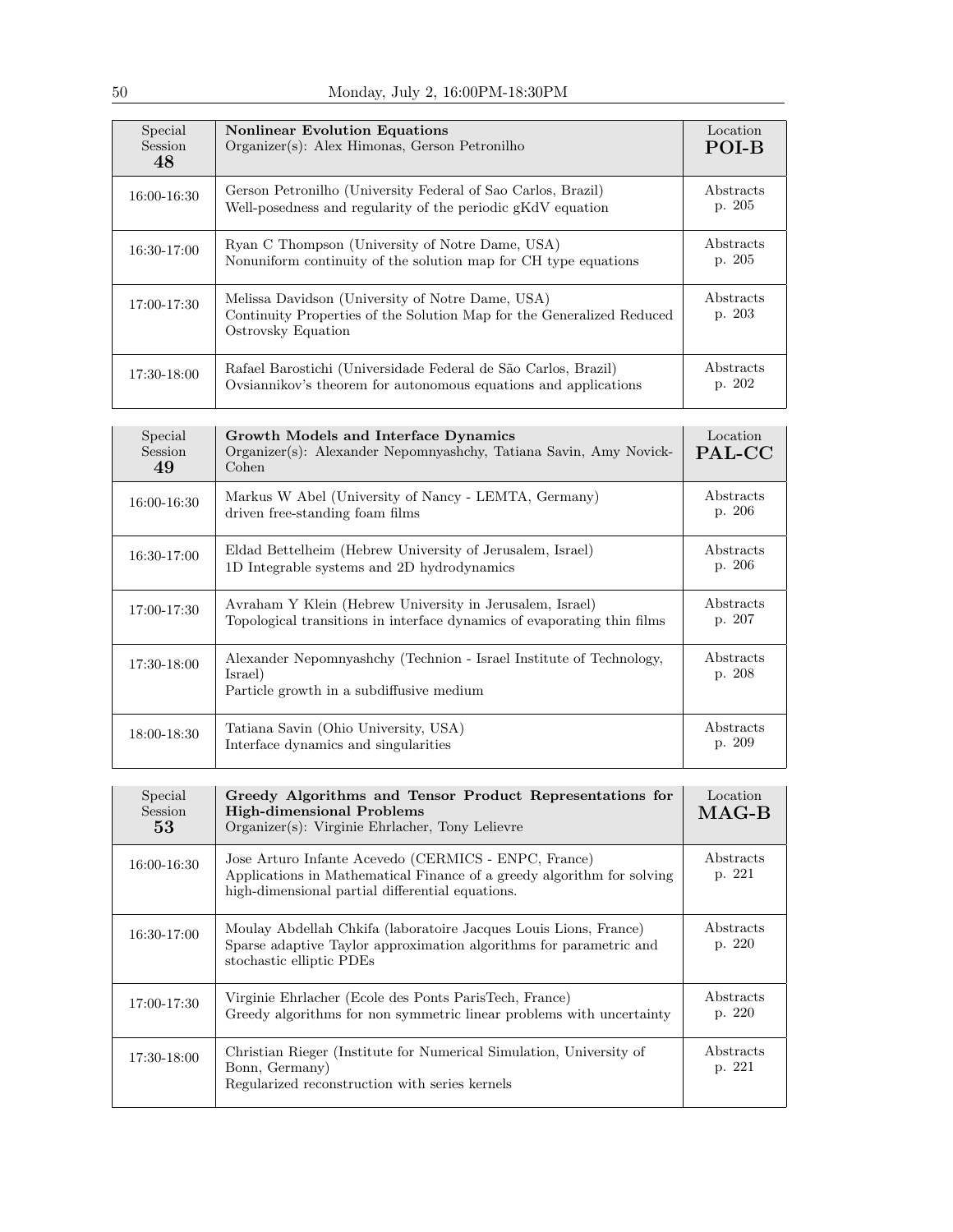| Special<br><b>Session</b><br>67 | Applied Analysis and Dynamics in Engineering and Sciences<br>Organizer(s): Thomas C Hagen, Janos Turi                                                                 | Location<br>POI-A   |
|---------------------------------|-----------------------------------------------------------------------------------------------------------------------------------------------------------------------|---------------------|
| 16:00-16:30                     | Shaun Ceci (Le Moyne College, USA)<br>The Navier-Stokes flow of a liquid jet with moving free surface                                                                 | Abstracts<br>p. 255 |
| $16:30-17:00$                   | David Lehotzky (Budapest University of Technology and Economics,<br>Hungary)<br>Stability analysis of the delayed oscillator subjected to digital feedback<br>control | Abstracts<br>p. 256 |
| $17:00 - 17:30$                 | Hongqiu Chen (University of Memphis, USA)<br>Analysis on stability of solitary-wave solutions for a system of<br>nonlinear dispersive equations                       | Abstracts<br>p. 255 |
| 17:30-18:00                     | Henri Schurz (Southern Illinois University, USA)<br>Stochastic Wave and Heat Equations with Cubic Nonlinearity and<br>Additive Space-time Noise in 2D                 | Abstracts<br>p. 257 |

| Special<br>Session<br>70 | Modeling and Dynamics of Infectious Diseases<br>Organizer(s): Abba Gumel, Tufail Malik                                                            | Location<br><b>PAL-D</b>   |
|--------------------------|---------------------------------------------------------------------------------------------------------------------------------------------------|----------------------------|
| 16:00-16:30              | Giuseppe G Mulone (University of Catania, Italy)<br>Mathematical models of binge drinking, heroin epidemics, anorexia and<br>bulimia.             | Abstracts<br>p. 270        |
| 16:30-17:00              | Adnan Khan (Lahore University of Management Sciences, Pakistan)<br>Modeling Recent Outbreaks of Dengue Fever in Pakistan                          | Abstracts<br>p. 268        |
| 17:00-17:30              | Xiaotian Wu (York University, Canada)<br>The Impact of Temperature on the Establishment of Lyme disease Tick<br>Vector Ixodes Scapularis          | <i>Abstracts</i><br>p. 271 |
| 17:30-18:00              | Ronald E Mickens (Clark Altanta University, USA)<br>General Comments on the Construction of Mathematical Models for<br>Predator-Prey Interactions | Abstracts<br>p. 269        |
| 18:00-18:30              | Salisu S Garba (University of Pretoria, So Africa)<br>Mathematical Analysis of Chikunguya Model with Time Delay                                   | Abstracts<br>p. 267        |

| Special<br>Session<br>75 | Heteroclinic Cycles: Theory and Applications<br>Organizer(s): Peter Ashwin, Pascal Chossat, Reiner Lauterbach                                                         | Location<br><b>POI-D</b> |
|--------------------------|-----------------------------------------------------------------------------------------------------------------------------------------------------------------------|--------------------------|
| 17:00-17:30              | Juergen Knobloch (TU Ilmenau, Germany)<br>Dynamics of codimension one homoclinic cycles                                                                               | Abstracts<br>p. 280      |
| 17:30-18:00              | Philippe Beltrame (Université d'Avignon, France)<br>Bifurcation of robust heteroclinic cycles in spherically invariant<br>systems with $\ell = 3, 4$ mode interaction | Abstracts<br>p. 279      |